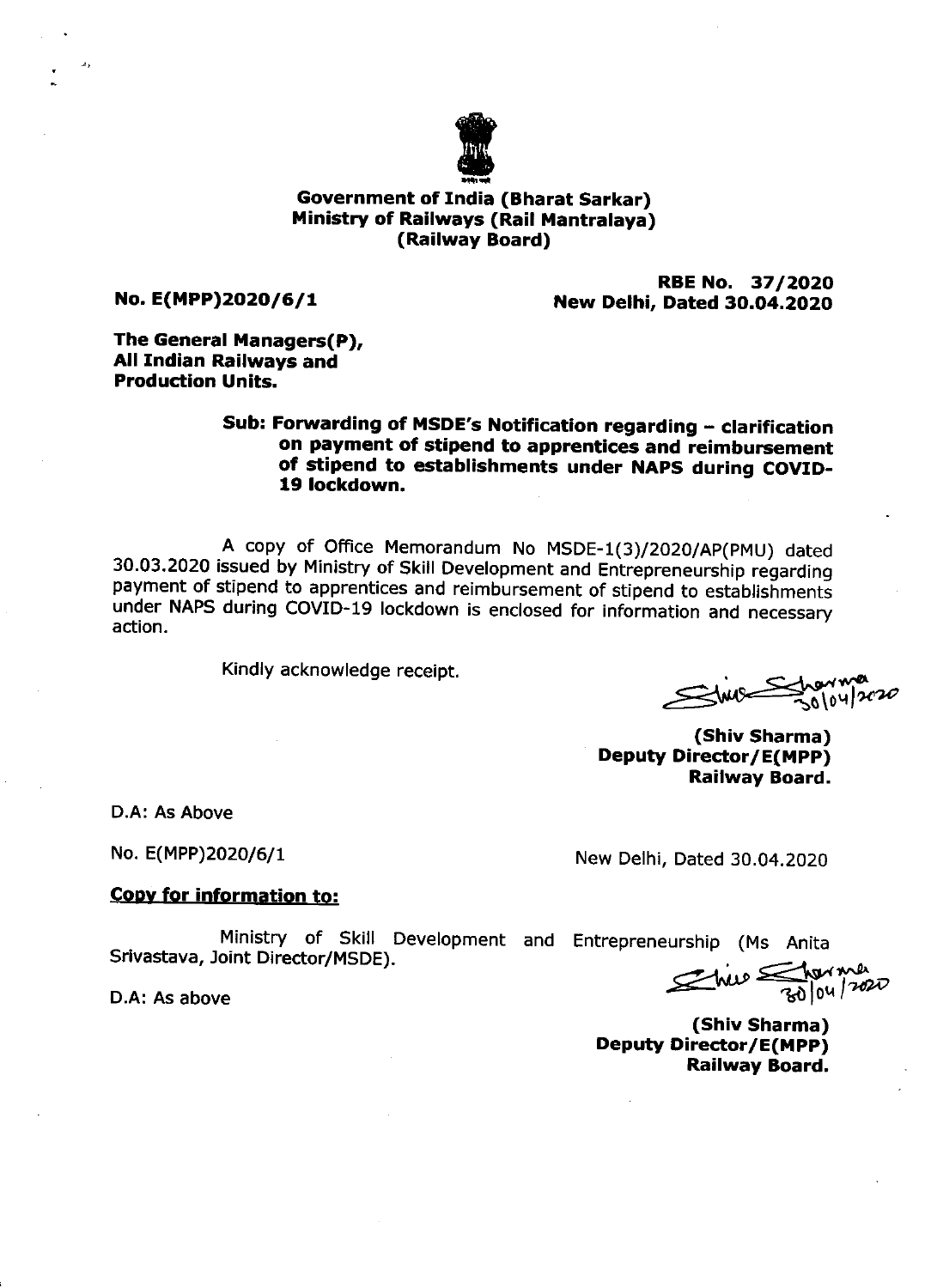#### No. E(MPP)2020/6/1 Copy to:

- 1) The General Secretary, NFIR, 3 Chelmsford Road, New Delhi for information with 35 spares
- 2) The General Secretary, AIRF, 4 State Entry Road, New Delhi for information with 35 spares.
- 3) The Secretary General, FROA, R.No.256-A, Rail Bhavan, New Delhi for information with 5 spares.
- 4) The Secretary General, IRPOF, R.No.268, Rail Bhavan, New Delhi for information with 5 spares.
- 5) All Members, Department Council & Secretary Staff side National Council 13-C, Ferozeshah Road, New Delhi with 90 spares.
- 6) The Secretary General, AIRPF Association, Room No.256-D, Rail Bhavan, New Delhi with 5 spares.
- 7) General Secretary, All India SC & ST Railway Employees Association, 171/B-3, Basant Lane Railway Colony, New Delhi (15 copies).

For Secretary/Railway Board New Delhi, Dated 30.04.2020

- No. E(MPP)2020/6/1 Copy to:
- i) -PS & ED(PG) to MR, MSR(A) & MSR(K)
- ii) PSO/Sr.PPS to CRB, FC, MS, MTR, MRS, M(S&T), MT, ME, DG(RHS) & DG(RPF)
- III) Sr.PPS/PPS/PS to AM(Budget), AM(CE), AM(C&IS), AM(Comml.), AM(Elect), AM(Fin), AM(Mech.), AM(Plg.), AM(Project), AM(PU), AM(Sig.), AM(Staff), AM(RS), AM(T&C), AM(Tele), AM(Traffic), AM(Works), PED (T&MPP), PED(RS), PED(Vig.), PED(Exp), PED(Safety), LA, OSD(MIS), PED(REC).
- iv) ED(Plg.), ED(Accts.), EDF(BC), EDCE(B&S), EDCE(G), EDCE(Plg.), ED(CHG), ED(CC), ED(C&IS), ED(E&R), EDEE(Dev), EDEE(G), EDE, EDE(N), EDE(Res), ED(IR), EDF, EDFE, EDF(S), EDF(B), EDF(RM), EDF(X)I, EDF(X)II, ED(H), EDLM, ED(MIS), EDE(GC), ED(T&MPP), EDME(Chg.), EDME(Fr.), EDME(Tr.), EDME(TOT), EDME(Dev.),  $EDME(W)$ ,  $ED(PC)I$  $ED(PC)II,$  $ED(PP)$ , ED(Project), ED(Project)/DMRC, EDRE, ED(Safety), JS, JS(C), JS€, JS(P), IG./RPF(Hqs), IG/RS, ED(S9g.), ED(Stat&Econ.), EDRS(C), EDRS(G), EDRS(P), EDRS(S), EDRS(W), ED(TD), EDTT(M), EDT(MC), EDT(P), ED(T&C), EDCE(P), ED(PM), ED(PG), EDTC-I, EDTC(FM), EDTT(F), EDTT(FM), EDTT(S), EDV(A), EDVE,  $EDV(T)$ ,  $ED(W)$ .
- v) Chief Commissioner of Railway Safety, Lucknow.
- vi) E(Trg.), E(NG)I, E(NG)II, E(G), F(E)I, F(E)II, F(E)III, E(SCT)I, E(SCT)II branches of Railway Board.